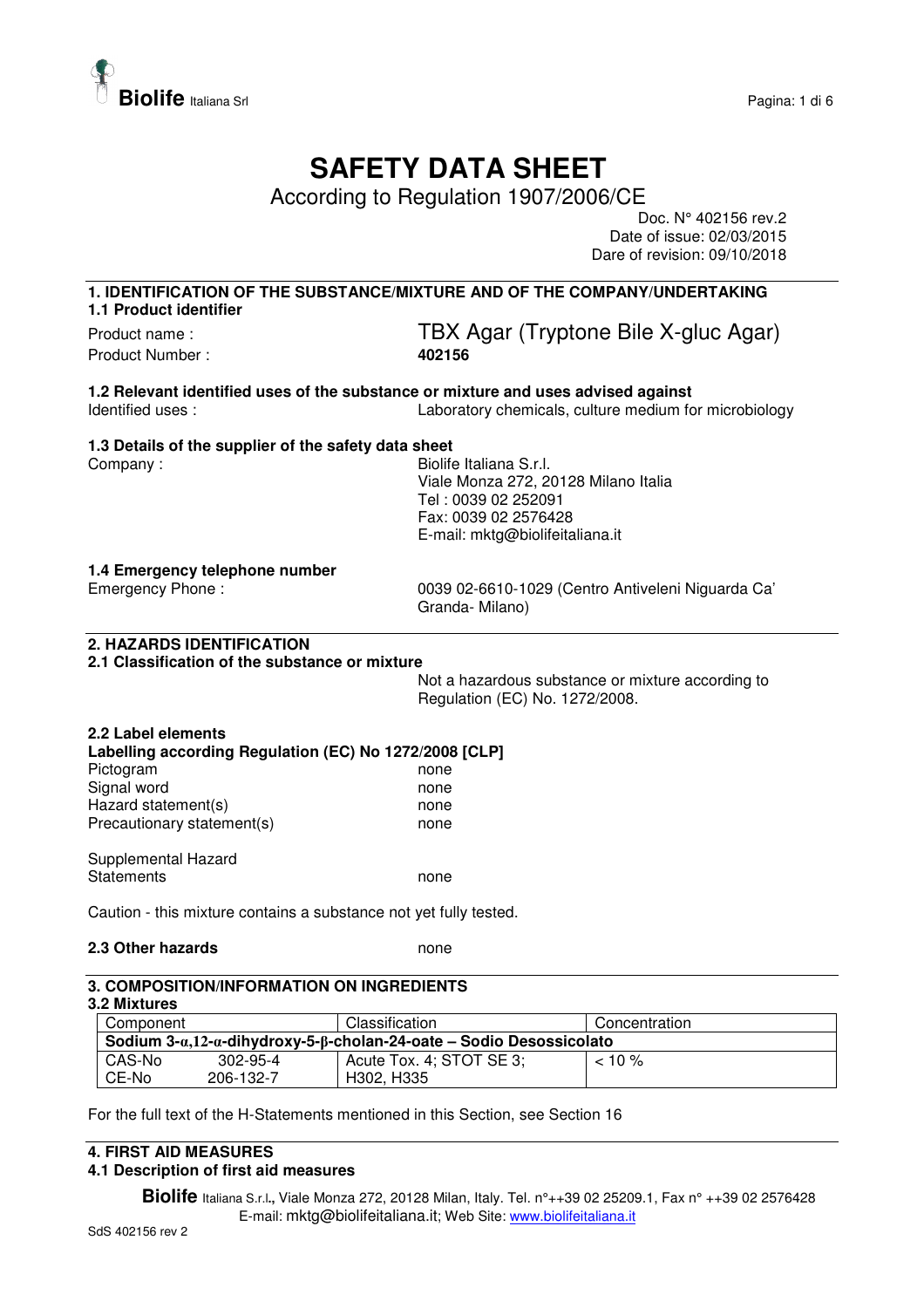

| If inhaled                                                                                                                                                                                                     | If breathed in, move person into fresh air. If not breathing,<br>give artificial respiration.                                   |
|----------------------------------------------------------------------------------------------------------------------------------------------------------------------------------------------------------------|---------------------------------------------------------------------------------------------------------------------------------|
| In case of skin contact                                                                                                                                                                                        | Wash off with soap and plenty of water.                                                                                         |
| In case of eye contact                                                                                                                                                                                         | Flush eyes with water as a precaution.                                                                                          |
| If swallowed                                                                                                                                                                                                   | Never give anything by mouth to an unconscious person.<br>Rinse mouth with water.                                               |
| 4.2 Most important symptoms and effects, both acute and delayed                                                                                                                                                | To the best of our knowledge, the chemical, physical, and<br>toxicological properties have not been thoroughly<br>investigated. |
| 4.3 Indication of any immediate medical attention and special treatment needed                                                                                                                                 | no data available                                                                                                               |
| <b>5. FIREFIGHTING MEASURES</b>                                                                                                                                                                                |                                                                                                                                 |
| 5.1 Extinguishing media<br>Suitable extinguishing media                                                                                                                                                        | Use water spray, alcohol-resistant foam, dry chemical or<br>carbon dioxide.                                                     |
| 5.2 Special hazards arising from the substance or mixture                                                                                                                                                      | Carbon oxides, Sulfur oxides, Sodium oxides                                                                                     |
| 5.3 Advice for firefighters                                                                                                                                                                                    | Wear self contained breathing apparatus for fire fighting if<br>necessary.                                                      |
| 5.4 Further information                                                                                                                                                                                        | no data available                                                                                                               |
| <b>6. ACCIDENTAL RELEASE MEASURES</b><br>6.1 Personal precautions, protective equipment and emergency procedures<br>Avoid dust formation. Avoid breathing vapors, mist or gas.<br>Ensure adequate ventilation. |                                                                                                                                 |
| <b>6.2 Environmental precautions</b>                                                                                                                                                                           | Do not let product enter drains.                                                                                                |
| 6.3 Methods and materials for containment and cleaning up                                                                                                                                                      |                                                                                                                                 |
|                                                                                                                                                                                                                | Sweep up and shovel. Keep in suitable, closed containers<br>for disposal.                                                       |
| 6.4 Reference to other sections                                                                                                                                                                                | For disposal see section 13.                                                                                                    |
| 7. HANDLING AND STORAGE                                                                                                                                                                                        |                                                                                                                                 |
| 7.1 Precautions for safe handling                                                                                                                                                                              | Provide appropriate exhaust ventilation at places where dust<br>is formed.                                                      |
| 7.2 Conditions for safe storage, including any incompatibilities<br>Keep container tightly closed in a dry and well-ventilated<br>place. Store in cool place. Hygroscopic. Avoid moisture.                     |                                                                                                                                 |
| 7.3 Specific end uses                                                                                                                                                                                          | Apart from the uses mentioned in section 1.2 no other<br>specific uses are stipulated                                           |
| 8. EXPOSURE CONTROLS/PERSONAL PROTECTION                                                                                                                                                                       |                                                                                                                                 |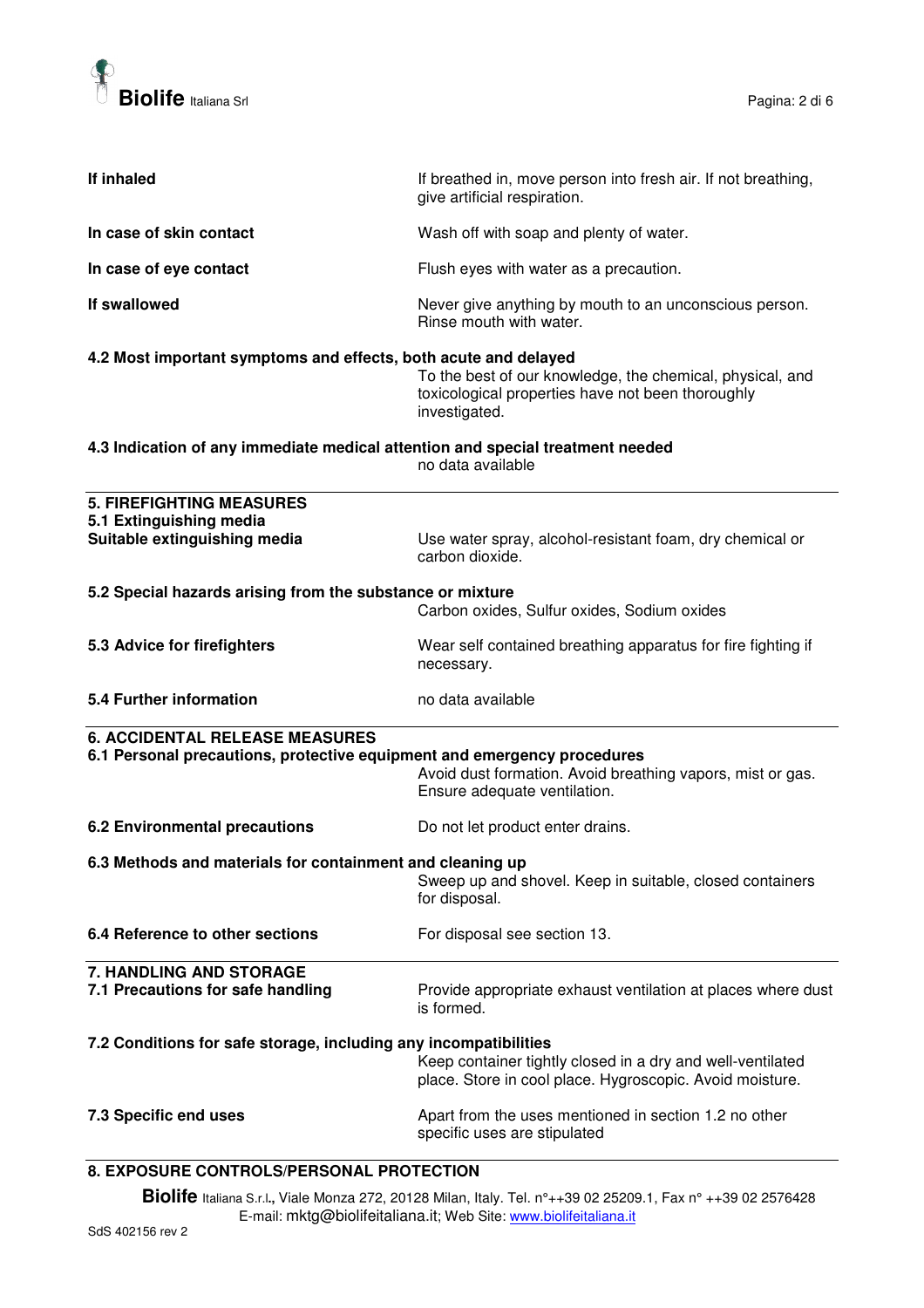

#### **8.1 Control parameters Components with workplace control parameters**  It doesn't contain substances with occupational exposure limit value. **8.2 Exposure controls Appropriate engineering controls** Handle in accordance with good industrial hygiene and safety practice. **Personal protective equipment Eye/face protection Letter and EVE/face protection** Use equipment for eye protection tested and approved under appropriate government standards such as NIOSH (US) or EN 166(EU). **Skin protection Handle with gloves. Gloves must be inspected prior to use.** Handle with gloves. Gloves must be inspected prior to use. Use proper glove removal technique (without touching glove's outer surface) to avoid skin contact with this product. Dispose of contaminated gloves after use in accordance with applicable laws and good laboratory practices. Wash and dry hands. The selected protective gloves have to satisfy the specifications of EU Directive 89/686/EEC and the standard EN 374 derived from it. **Body Protection The type of protective equipment must be selected** according to the concentration and amount of the dangerous substance at the specific workplace. **Respiratory protection <b>Respiratory** Protection is not required. Where protection from nuisance levels of dusts are desired, use type P1 (EN 143) dust masks. Use respirators and components tested and approved under appropriate government standards such as NIOSH (US) or CEN (EU).

| <b>9. PHYSICAL AND CHEMICAL PROPERTIES</b>                |                                           |  |  |  |
|-----------------------------------------------------------|-------------------------------------------|--|--|--|
| 9.1 Information on basic physical and chemical properties |                                           |  |  |  |
| a) Appearance                                             | beige powder                              |  |  |  |
| b) Odour                                                  | no data available                         |  |  |  |
| c) Odour Threshold                                        | no data available                         |  |  |  |
| d) pH                                                     | $7.0 - 7.4$ at 25 °C at use concentration |  |  |  |
| e) Melting point/freezing                                 |                                           |  |  |  |
| point                                                     |                                           |  |  |  |
| Melting point/range:                                      | no data available                         |  |  |  |
| f) Initial boiling point and                              |                                           |  |  |  |
| boiling range                                             | no data available                         |  |  |  |
| g) Flash point                                            | no data available                         |  |  |  |
| h) Evapouration rate                                      | no data available                         |  |  |  |
| i) Flammability (solid, gas)                              | no data available                         |  |  |  |
| j) Upper/lower                                            |                                           |  |  |  |
| flammability or                                           |                                           |  |  |  |
| explosive limits                                          | no data available                         |  |  |  |
| k) Vapour pressure                                        | no data available                         |  |  |  |
| I) Vapour density                                         | no data available                         |  |  |  |
| m) Relative density                                       | no data available                         |  |  |  |
| n) Water solubility                                       | no data available                         |  |  |  |
| o) Partition coefficient: noctanol/                       |                                           |  |  |  |
| water                                                     | no data available                         |  |  |  |
|                                                           |                                           |  |  |  |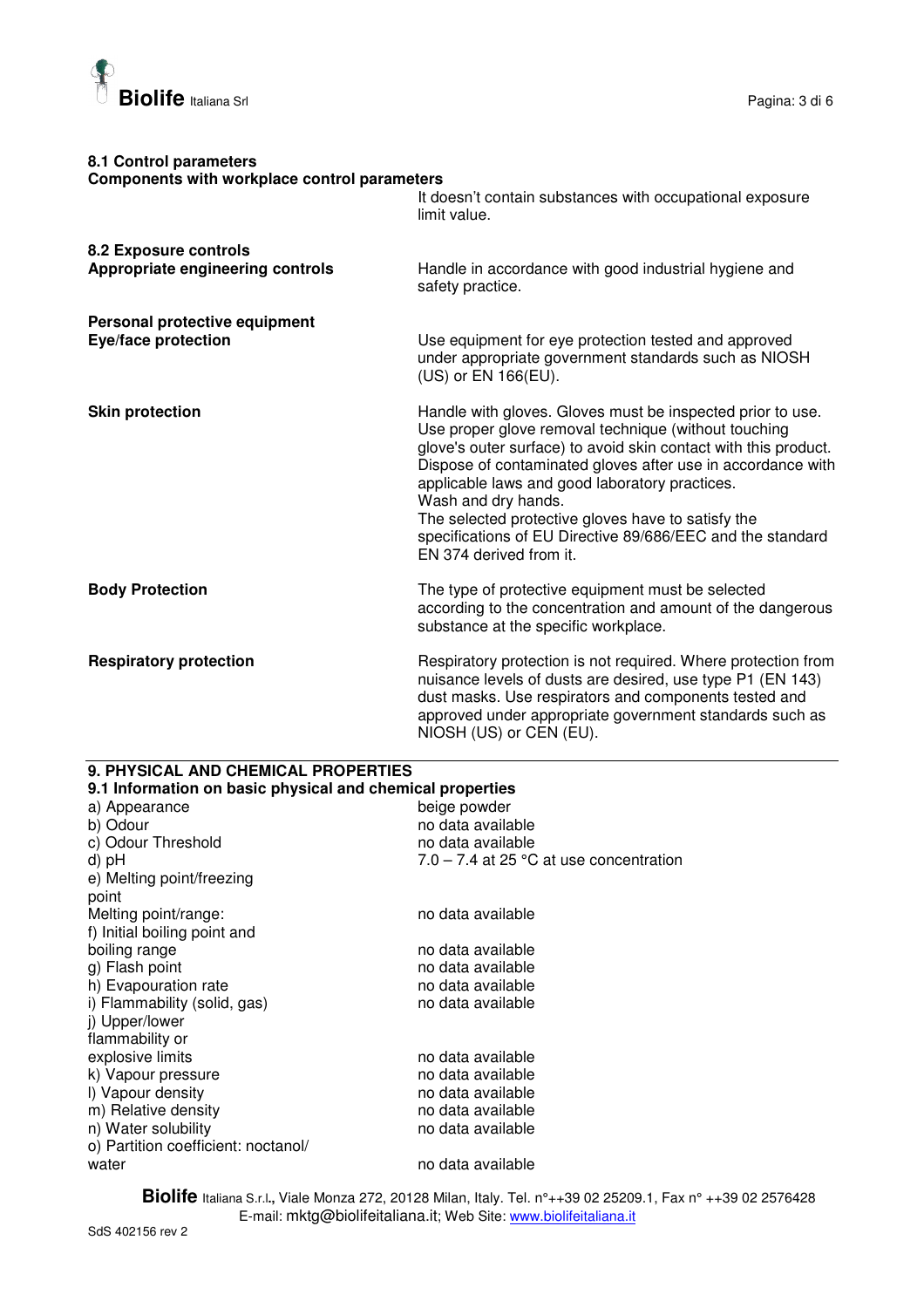

| p) Auto-ignition<br>temperature                    | no data available                                                                                                                                                   |
|----------------------------------------------------|---------------------------------------------------------------------------------------------------------------------------------------------------------------------|
| q) Decomposition                                   |                                                                                                                                                                     |
| temperature                                        | no data available                                                                                                                                                   |
| r) Viscosity                                       | no data available                                                                                                                                                   |
| s) Explosive properties                            | no data available                                                                                                                                                   |
| t) Oxidizing properties                            | no data available                                                                                                                                                   |
|                                                    |                                                                                                                                                                     |
| 9.2 Other safety information                       | no data available                                                                                                                                                   |
| <b>10. STABILITY AND REACTIVITY</b>                |                                                                                                                                                                     |
| 10.1 Reactivity                                    | no data available                                                                                                                                                   |
| <b>10.2 Chemical stability</b>                     | no data available                                                                                                                                                   |
| 10.3 Possibility of hazardous reactions            | no data available                                                                                                                                                   |
| 10.4 Conditions to avoid                           | no data available                                                                                                                                                   |
| 10.5 Incompatible materials                        | Strong oxidizing agents                                                                                                                                             |
| 10.6 Hazardous decomposition products              | no data available                                                                                                                                                   |
| <b>11. TOXICOLOGICAL INFORMATION</b>               |                                                                                                                                                                     |
| 11.1 Information on toxicological effects          |                                                                                                                                                                     |
| <b>Acute toxicity</b>                              | no data available                                                                                                                                                   |
| <b>Skin corrosion/irritation</b>                   | no data available                                                                                                                                                   |
| Serious eye damage/eye irritation                  | no data available                                                                                                                                                   |
| Respiratory or skin sensitisation                  | no data available                                                                                                                                                   |
| Germ cell mutagenicity                             | no data available                                                                                                                                                   |
| Carcinogenicity                                    | IARC: No component of this product present at levels<br>greater than or equal to 0.1% is identified as probable,<br>possible or confirmed human carcinogen by IARC. |
| <b>Reproductive toxicity</b>                       | no data available                                                                                                                                                   |
| Specific target organ toxicity - single exposure   |                                                                                                                                                                     |
|                                                    | no data available                                                                                                                                                   |
| Specific target organ toxicity - repeated exposure |                                                                                                                                                                     |
|                                                    | no data available                                                                                                                                                   |
| <b>Aspiration hazard</b>                           | no data available                                                                                                                                                   |
| <b>Potential health effects</b>                    |                                                                                                                                                                     |
| <b>Inhalation</b>                                  | May be harmful if inhaled. Causes respiratory tract irritation.                                                                                                     |
| Ingestion                                          | May be harmful if swallowed.                                                                                                                                        |
| <b>Skin</b>                                        | May be harmful if absorbed through skin. Causes skin<br>irritation.                                                                                                 |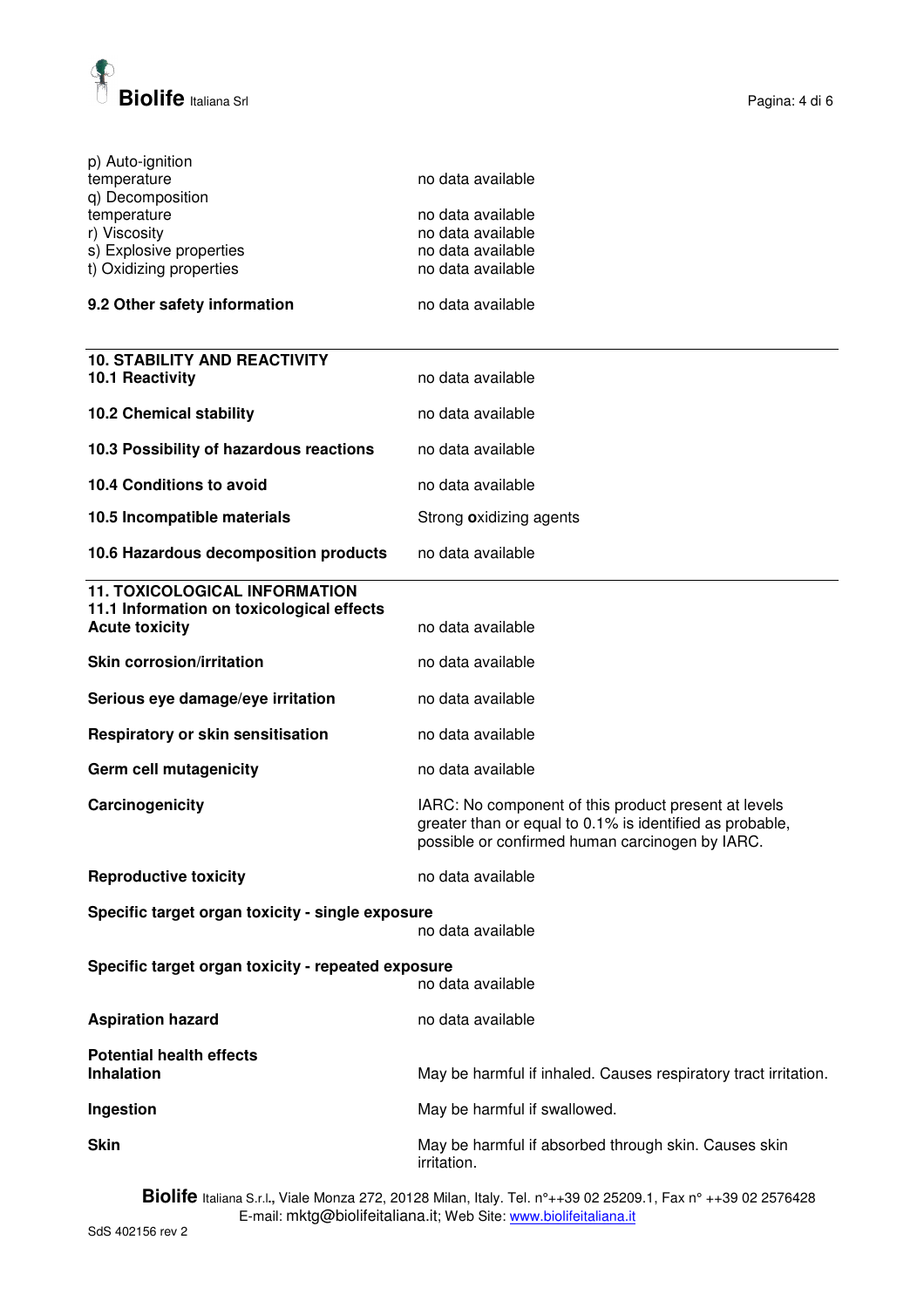

| <b>Eyes</b>                                                                          | Causes serious eye irritation.                                                                                                  |
|--------------------------------------------------------------------------------------|---------------------------------------------------------------------------------------------------------------------------------|
| <b>Signs and Symptoms of Exposure</b>                                                | To the best of our knowledge, the chemical, physical, and<br>toxicological properties have not been thoroughly<br>investigated. |
| <b>Additional Information</b>                                                        | RTECS: no data available                                                                                                        |
| <b>12. ECOLOGICAL INFORMATION</b><br>12.1 Toxicity                                   | no data available                                                                                                               |
| 12.2 Persistence and degradability                                                   | no data available                                                                                                               |
| 12.3 Bioaccumulative potential                                                       | no data available                                                                                                               |
| 12.4 Mobility in soil                                                                | no data available                                                                                                               |
| 12.5 Results of PBT and vPvB assessment                                              | no data available                                                                                                               |
| 12.6 Other adverse effects                                                           | no data available                                                                                                               |
|                                                                                      |                                                                                                                                 |
| <b>13. DISPOSAL CONSIDERATIONS</b><br>13.1 Waste treatment methods<br><b>Product</b> | Offer surplus and non-recyclable solutions to a licensed<br>disposal company.                                                   |
| <b>Contaminated packaging</b>                                                        | Dispose of as unused product.                                                                                                   |
| <b>14. TRANSPORT INFORMATION</b><br>14.1 UN number                                   | ADR/RID: - IMDG: - IATA: -                                                                                                      |
| 14.2 UN proper shipping name                                                         | ADR/RID: Not dangerous goods<br>IMDG: Not dangerous goods<br>IATA: Not dangerous goods                                          |
| 14.3 Transport hazard class(es)                                                      | ADR/RID: - IMDG: - IATA: -                                                                                                      |
| 14.4 Packaging group                                                                 | ADR/RID: - IMDG: - IATA: -                                                                                                      |
| <b>14.5 Environmental hazards</b>                                                    | ADR/RID: no IMDG Marine pollutant: no IATA: no                                                                                  |

#### **15. REGULATORY INFORMATION**

This safety datasheet complies with the requirements of Regulation (EC) No. 1907/2006.

#### **15.1 Safety, health and environmental regulations/legislation specific for the substance or mixture**  no data available

| <b>15.2 Chemical Safety Assessment</b> | no data available |
|----------------------------------------|-------------------|
|----------------------------------------|-------------------|

#### **16. OTHER INFORMATION Text of H-code(s) and R-phrase(s) mentioned in Section 3**  Acute Tox.<br>
H302 **Acute Toxicity**<br>
Harmful if swa Harmful if swallowed.